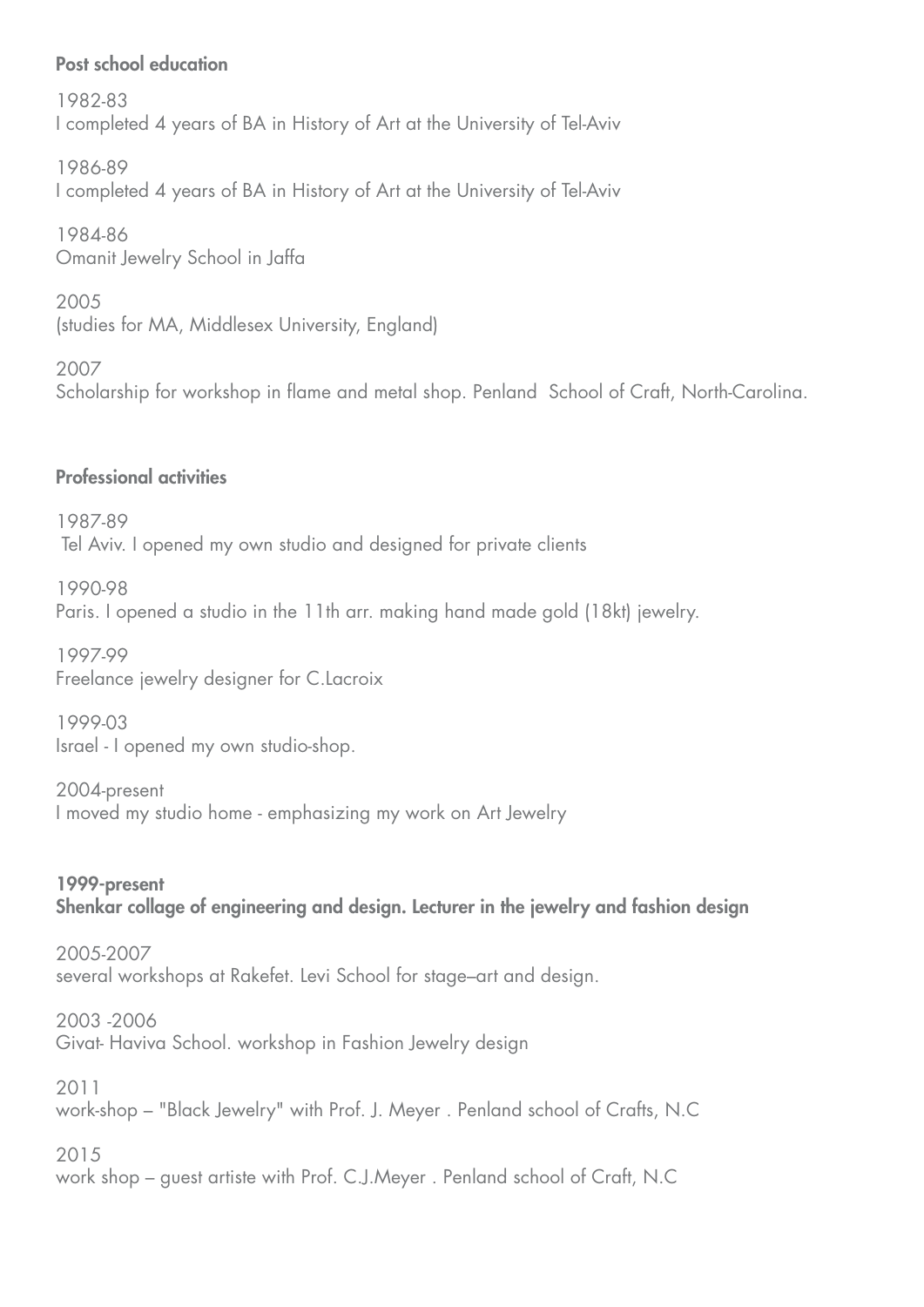## My courses at Shenkar College

Fashion Jewelry design

Plastic jewelry design – collaboration with the plastic engineering department in Shenkar.

Swarovski Project – collaboration with Swarovski company

Between Jewelry and Garment – collaboration with the Fashion department in Shenkar.

# **Special projects**

 1997-1999 Designed and made jewelry for Haut - Couture French designer Christian Lacroix. I have worked as a freelance designer for Fashion shows H.C and P.A.P

1999-2002

Designed Head pieces for TV Eurovision contest. Crowns for the Israeli "Cameri" theatre - " The Weepers" Designed accessories and Jewelry for several "Hagara" Woman fashion shows

 2001-2002 Special design project for Audi Car Company in Israel

 2005 Jewelry for "Alembica" - women fashion

## special projects with Shenkar school

 2005 Collaboration project with Carmel winery

2005 Israeli Opera – jewelry design for the opera A.B. Jeushua

 $2005$  - present leading collaboration project with Swarovski company varied projects

2006

Collaboration project for silver jewelry design with Magnolia company

2007

Curated an exhibition of students work in Alcharizi Gallery for contemporary art, Tel-aviv

2009

Collaboration with Swarovski company – art director, students catalogue – Fashion jewelry

 2011 Collaboration with Swarovski company – art director, students catalogue – Wall Jewelry

 2015 Graduates Catalog – art director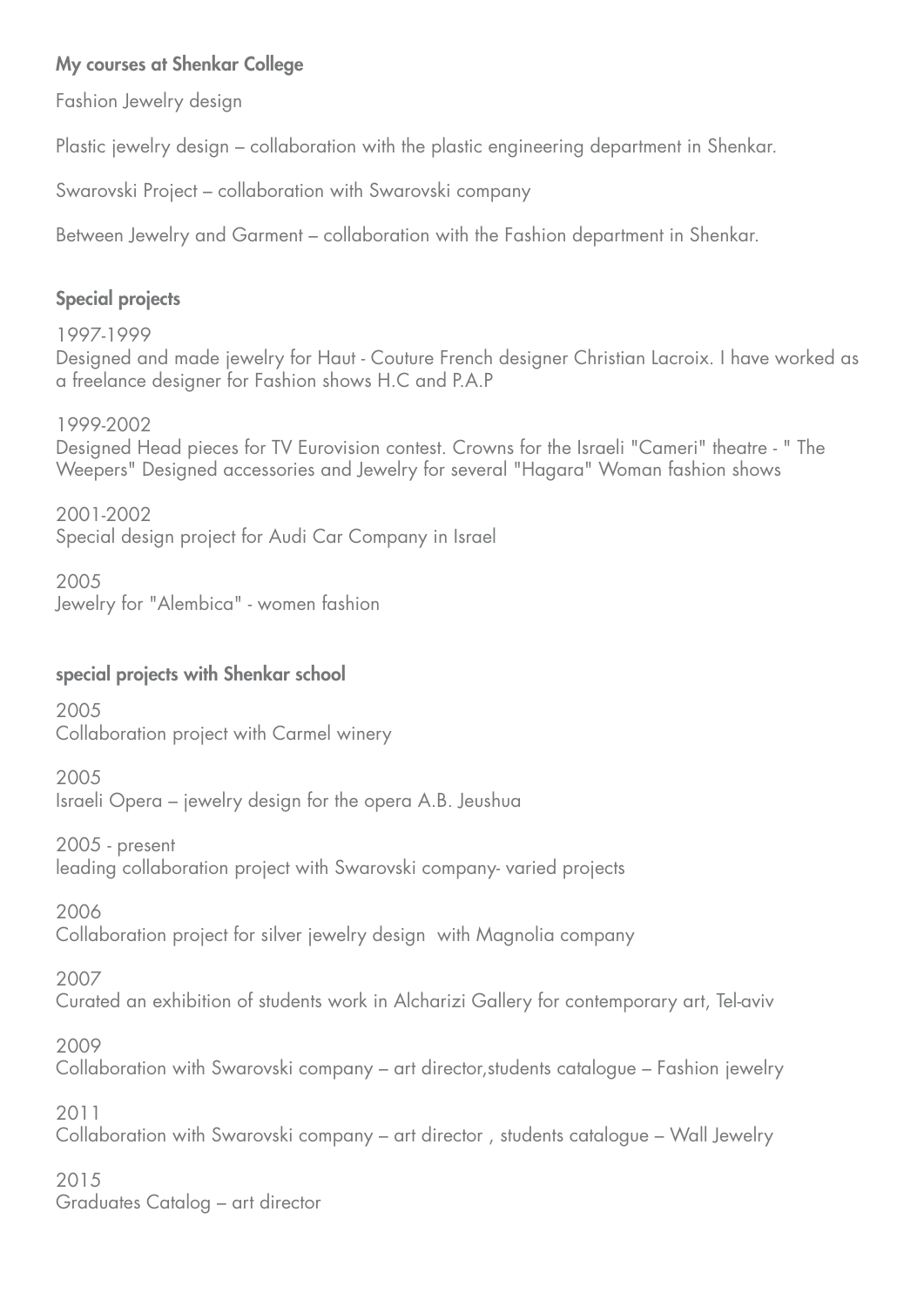2016 Graduates Catalog – art director

 2017 Graduates Catalog – art director

#### **Exhibitions and Auctions**

 1991 Paris. Gallery Marie Zisswiller ."La Bague"

 1992 Paris. Gallery Sema at the sale Playel.

29 Nov 1992 Paris. Auction of contemporary jewelers - Hoenbank and Couturier at Drouot.

 1993 Paris. Gallery Marie Zisswiller. "Les Bijoux complices".

4 April 1993 Paris. Auction at Drouot. Contemporary artists jewelers by Hoenbank and Couturier

6 June 1994 Paris, Auction at Drouot.

 1994 Paris. Gallery Marie Zisswiller. "La Parure"

6-10 October 1994 Paris. Les portes ouvert de la Bastille/painting and recent jewelry.

1995 Paris. Gallery Marie Zisswiller . "L'air du Temps"

5-9 October 1995 Paris. Les atelier ouvert de la Bastille. Paintings and Jewelry.

 1996 Paris. Oeuvre recents dans notre atelier. Anat et Valerie.

 1997 Paris. Gallery Marie Zisswiller. "Parures de Printemps"

 1997 Paris. Exposition Parures et paintures dans notre atelier.

 1998 Paris. Gallery Marie Zizzwiller. "Les bijoux perles"

 2001 Israel. Special work for Miri Segal: Interfaces, Tel-Aviv Art Museum